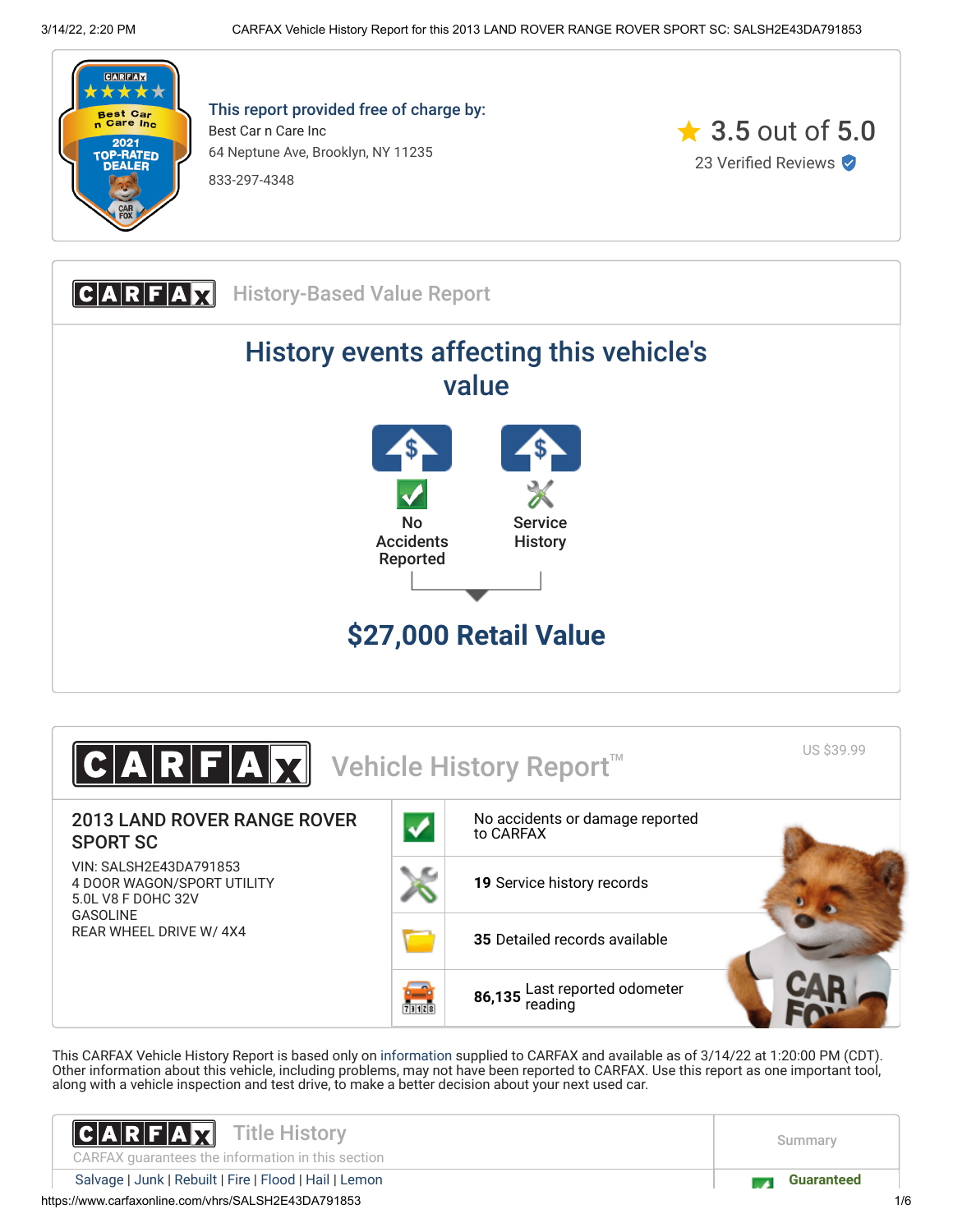| No Problem |
|------------|
|            |

No Problem

[Not Actual Mileage](https://www.carfaxonline.com/vhrs/defNAM) | [Exceeds Mechanical Limits](https://www.carfaxonline.com/vhrs/defEML) **Guaranteed** 



**GUARANTEED** - None of these major title problems were reported by a state Department of Motor Vehicles (DMV). If you find that any of these title problems were reported by a DMV and not included in this report, CARFAX will buy this vehicle back. [Register](https://www.carfax.com/Service/bbg) | [View Terms](http://www.carfaxonline.com/legal/bbgTerms) | [View Certificate](https://www.carfaxonline.com/vhrs/SALSH2E43DA791853)

<span id="page-1-0"></span>

| <b>Additional History</b><br>CARFA<br>Not all accidents / issues are reported to CARFAX                                            | Summary                  |  |
|------------------------------------------------------------------------------------------------------------------------------------|--------------------------|--|
| <b>Total Loss</b><br>No total loss reported to CARFAX.                                                                             | No Issues Reported       |  |
| <b>Structural Damage</b><br>No structural damage reported to CARFAX.                                                               | No Issues Reported       |  |
| Airbag Deployment<br>No airbag deployment reported to CARFAX.                                                                      | No Issues Reported       |  |
| <b>Odometer Check</b><br>No indication of an odometer rollback.                                                                    | No Issues Indicated      |  |
| Accident / Damage<br>No accidents or damage reported to CARFAX.                                                                    | No Issues Reported       |  |
| <b>Manufacturer Recall</b><br>No open recalls reported to CARFAX. Check with an authorized Land Rover dealer for any open recalls. | No Recalls Reported<br>ᢦ |  |
| <b>Basic Warranty</b><br>Original warranty estimated to have expired.                                                              | <b>Warranty Expired</b>  |  |

# <span id="page-1-1"></span>**CARFAX** Detailed History

| Date       | <b>Mileage</b> | Source                                                                                | <b>Comments</b>                                                                                                          |
|------------|----------------|---------------------------------------------------------------------------------------|--------------------------------------------------------------------------------------------------------------------------|
| 03/12/2013 |                | Ontario<br>Ministry of Transportation                                                 | Registration issued or renewed<br>- First owner reported<br>- Passed safety inspection<br>- Vehicle color noted as Black |
| 12/06/2013 | 10,524         | Ontario<br>Ministry of Transportation                                                 | Odometer reading reported<br>- Odometer reported as 16,937 kilometers                                                    |
| 01/02/2014 |                | Ontario<br>Ministry of Transportation                                                 | Registration issued or renewed<br>- Registered as commercial vehicle                                                     |
| 04/15/2015 | 31,117         | Bytek Automobiles Inc. VW<br>Ottawa, ON<br>613-745-6886<br>bytekvolkswagen.com/bytek/ | C Vehicle serviced<br>- Paint protection applied<br>- Odometer reported as 50,078 kilometers                             |
| 06/23/2015 | 32,643         | Bytek Automobiles Inc. VW<br>Ottawa, ON<br>613-745-6886<br>bytekvolkswagen.com/bytek/ | ic⊾ Vehicle serviced<br>- Odometer reported as 52,534 kilometers                                                         |
| 12/29/2015 | 36,971         | Ontario<br>Ministry of Transportation                                                 | Odometer reading reported<br>- Odometer reported as 59,499 kilometers                                                    |
| 01/02/2016 |                | Ontario<br>Ministry of Transportation                                                 | Registration issued or renewed<br>- Registered as commercial vehicle                                                     |
| 03/22/2017 |                | Kelowna Volvo, Jaguar, Land Rover<br>Kelowna, BC<br>250-491-9348<br>kelownavolvo.com  | Vehicle offered for sale                                                                                                 |
| 05/04/2017 | 51,952         | Kelowna Volvo, Jaguar, Land Rover                                                     | Vehicle serviced                                                                                                         |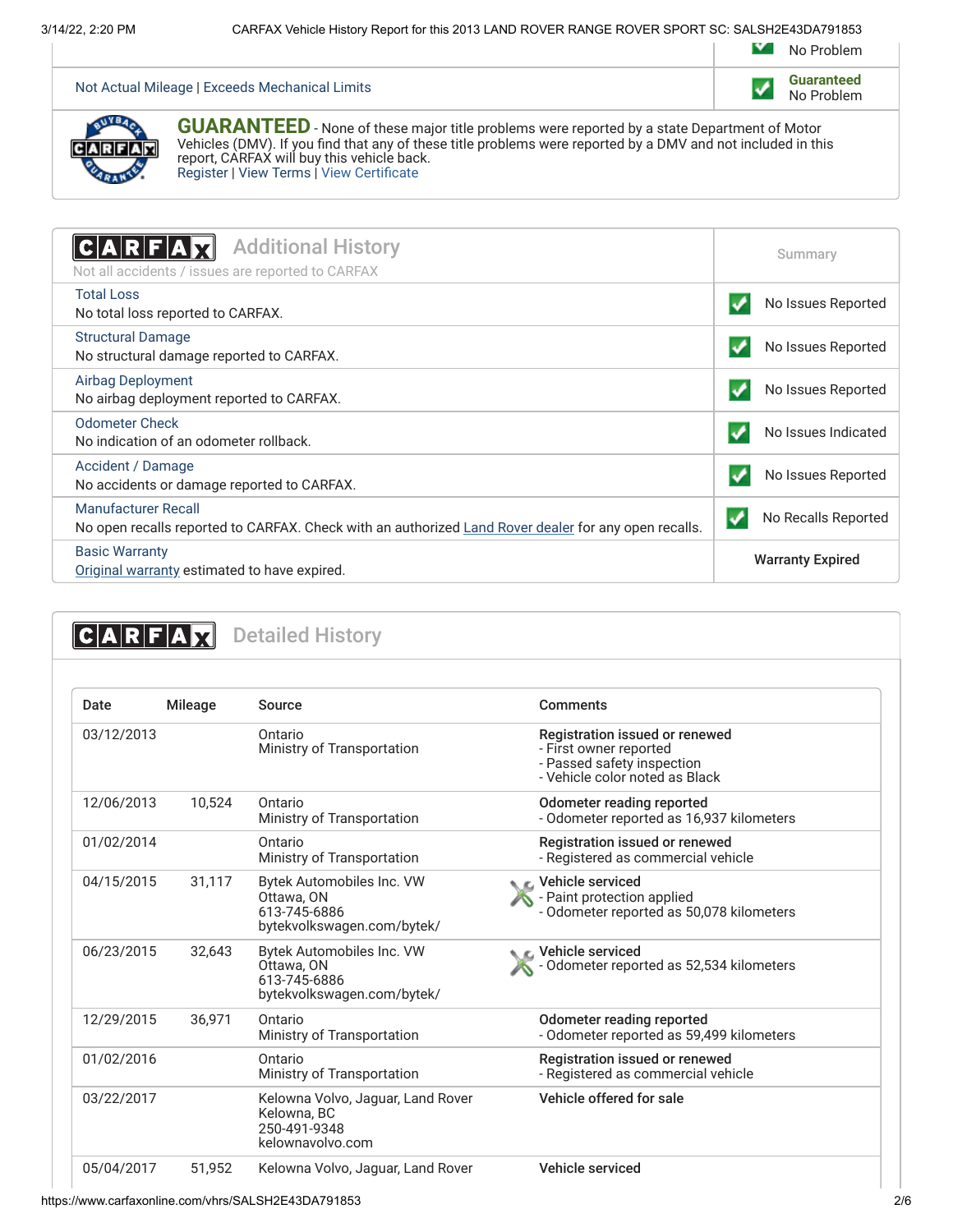| 3/14/22, 2:20 PM |        |                                                                                                                                                       | CARFAX Vehicle History Report for this 2013 LAND ROVER RANGE ROVER SPORT SC: SALSH2E43DA791853                                                                                                 |
|------------------|--------|-------------------------------------------------------------------------------------------------------------------------------------------------------|------------------------------------------------------------------------------------------------------------------------------------------------------------------------------------------------|
|                  |        | Kelowna, BC<br>250-491-9348<br>kelownavolvo.com                                                                                                       | Pre-delivery inspection completed<br>- Wiper(s) replaced<br>- Vehicle washed/detailed<br>- Oil and filter changed<br>- Safety inspection performed<br>- Odometer reported as 83,609 kilometers |
| 05/04/2017       |        | Vernon Hyundai<br>Vernon, BC<br>250-275-4004<br>vernonhyundai.com/<br>5.0 / 5.0                                                                       | Vehicle serviced<br>- Pre-delivery inspection completed<br>- Vehicle washed/detailed<br>- Safety inspection performed<br>- Oil and filter changed                                              |
|                  |        | 10 Verified Reviews<br><b>Customer Favorite</b><br>1                                                                                                  |                                                                                                                                                                                                |
| 05/06/2017       |        | <b>British Columbia</b><br>Motor Vehicle Dept.<br>Kelowna, BC                                                                                         | Registration issued or renewed<br>- New owner reported                                                                                                                                         |
| 06/03/2017       |        | <b>British Columbia</b><br>Motor Vehicle Dept.<br>Kelowna, BC                                                                                         | Registration issued or renewed<br>- New owner reported                                                                                                                                         |
| 10/18/2017       |        | <b>British Columbia</b><br>Motor Vehicle Dept.<br>Kelowna, BC                                                                                         | Registration issued or renewed<br>- New owner reported                                                                                                                                         |
| 12/11/2017       |        | Kelowna Volvo, Jaguar, Land Rover<br>Kelowna, BC<br>250-491-9348<br>kelownavolvo.com                                                                  | Vehicle serviced<br>Maintenance inspection completed                                                                                                                                           |
| 12/11/2017       | 56,723 | Vernon Hyundai<br>Vernon, BC<br>250-275-4004<br>vernonhyundai.com/<br>$\frac{1}{2}$ 5.0 / 5.0<br>10 Verified Reviews<br>1<br><b>Customer Favorite</b> | Vehicle serviced<br>Maintenance inspection completed<br>- Odometer reported as 91,287 kilometers                                                                                               |
| 04/03/2018       |        | Kelowna Volvo, Jaguar, Land Rover<br>Kelowna, BC<br>250-491-9348<br>kelownavolvo.com                                                                  | <b>€</b> Vehicle serviced<br>- Oil and filter changed<br>- Rear brakes replaced<br>- Brake fluid flushed/changed                                                                               |
| 04/03/2018       |        | Vernon Hyundai<br>Vernon, BC<br>250-275-4004<br>vernonhyundai.com/<br>5.0 / 5.0<br>10 Verified Reviews<br>1 Customer Favorite                         | Vehicle serviced<br>- Brake fluid flushed/changed<br>- Oil and filter changed                                                                                                                  |
| 05/27/2018       |        | <b>British Columbia</b><br>Motor Vehicle Dept.<br>Kelowna, BC                                                                                         | Registration issued or renewed                                                                                                                                                                 |
| 06/18/2018       |        | Kelowna Volvo, Jaguar, Land Rover<br>Kelowna, BC<br>250-491-9348<br>kelownavolvo.com                                                                  | Vehicle serviced                                                                                                                                                                               |
| 06/18/2018       |        | Vernon Hyundai<br>Vernon, BC<br>250-275-4004<br>vernonhyundai.com/<br>5.0 / 5.0<br>10 Verified Reviews<br>1<br><b>Customer Favorite</b>               | Vehicle serviced                                                                                                                                                                               |
| 05/15/2019       | 68,437 | Kelowna Volvo, Jaguar, Land Rover<br>Kelowna, BC<br>250-491-9348                                                                                      | Vehicle serviced<br>- Maintenance inspection completed<br>- 72,000 kilometer service performed                                                                                                 |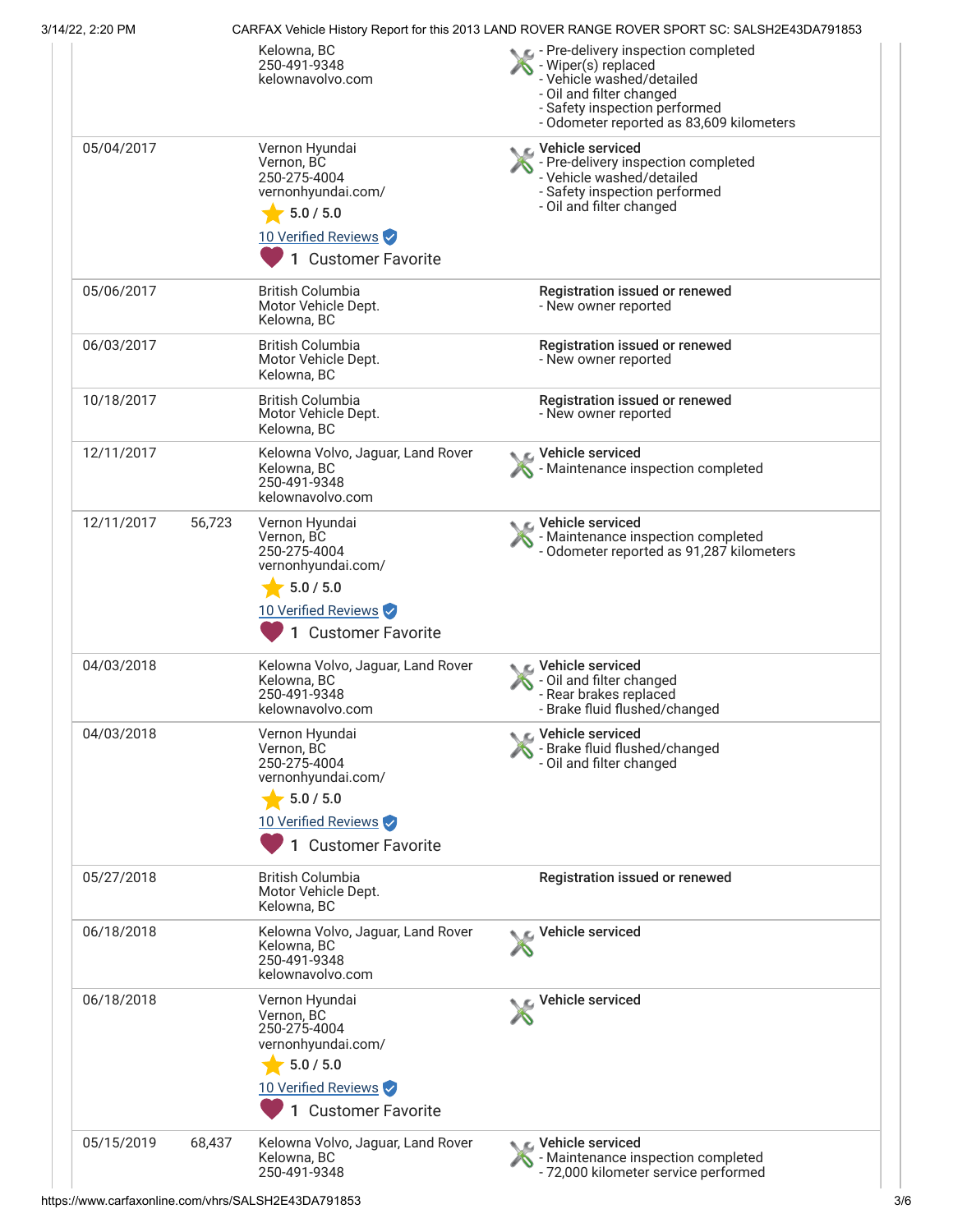| TILL, L.LU I IVI |        |                                                                           | OAN AAN VONIGIO HISIOI V NODON IOI INIS ZO IS EAND NOVEN IVANOE NOVEN OF ONT OO. OALOHZE                                                                                                                                                                                                                                                                                                                                                                                                                                                                                                                                                                                                                                                                                                                                                                             |
|------------------|--------|---------------------------------------------------------------------------|----------------------------------------------------------------------------------------------------------------------------------------------------------------------------------------------------------------------------------------------------------------------------------------------------------------------------------------------------------------------------------------------------------------------------------------------------------------------------------------------------------------------------------------------------------------------------------------------------------------------------------------------------------------------------------------------------------------------------------------------------------------------------------------------------------------------------------------------------------------------|
|                  |        |                                                                           | - Battery serviced<br>- Undercoating/rustproofing inspected<br>- Paint sealant/protection checked<br>- Brake fluid checked<br>- Brakes checked<br>- Drive belts checked<br>- Antifreeze/coolant checked<br>- Exhaust system checked<br>- Exterior lights checked<br>- Wipers/washers checked<br>- Horns checked<br>- Door locks checked<br>- Parking brake system checked<br>- Power steering checked<br>- Tire condition and pressure checked<br>- Steering/suspension checked<br>- Instrument cluster checked<br>- Fluids checked<br>- Windshield washer checked<br>- Body lubricated<br>- Steering/suspension lubricated<br>- Brake fluid flushed/changed<br>- Oil and filter changed<br>- Cabin air filter replaced/cleaned<br>- Maintenance reminder reset<br>- Drivability/performance checked<br>- Tires rotated<br>- Odometer reported as 110,139 kilometers |
| 05/19/2019       |        | <b>British Columbia</b><br>Motor Vehicle Dept.<br>Kelowna, BC             | Registration issued or renewed                                                                                                                                                                                                                                                                                                                                                                                                                                                                                                                                                                                                                                                                                                                                                                                                                                       |
| 10/15/2019       | 73,333 | Kal Tire 061<br>Kelowna, BC<br>250-861-4558                               | C Vehicle serviced<br>- Four wheel alignment performed<br>- One tire mounted<br>- One tire balanced<br>- Odometer reported as 118,018 kilometers                                                                                                                                                                                                                                                                                                                                                                                                                                                                                                                                                                                                                                                                                                                     |
| 12/11/2019       | 74,633 | Motor Werke<br>Kelowna, BC<br>250-869-0269<br>4 Customer Favorites        | C Vehicle serviced<br>- Maintenance inspection completed<br>- Brake pad sensor(s) replaced<br>- Brake pads replaced<br>- Brakes serviced<br>- Vehicle washed/detailed<br>- Odometer reported as 120,110 kilometers                                                                                                                                                                                                                                                                                                                                                                                                                                                                                                                                                                                                                                                   |
| 03/27/2020       | 76,796 | <b>Motor Werke</b><br>Kelowna, BC<br>250-869-0269<br>4 Customer Favorites | C Vehicle serviced<br>- Fluids checked<br>- Transmission filter replaced<br>- Transmission seal(s) replaced<br>- Brake pads replaced<br>- Odometer reported as 123,591 kilometers                                                                                                                                                                                                                                                                                                                                                                                                                                                                                                                                                                                                                                                                                    |
| 05/21/2020       | 77,068 | <b>Motor Werke</b><br>Kelowna, BC<br>250-869-0269<br>4 Customer Favorites | C Vehicle serviced<br>- Tire condition and pressure checked<br>- Vehicle washed/detailed<br>- Odometer reported as 124,029 kilometers                                                                                                                                                                                                                                                                                                                                                                                                                                                                                                                                                                                                                                                                                                                                |
| 05/29/2020       |        | British Columbia<br>Motor Vehicle Dept.<br>Kelowna, BC                    | Registration issued or renewed                                                                                                                                                                                                                                                                                                                                                                                                                                                                                                                                                                                                                                                                                                                                                                                                                                       |
| 06/18/2020       | 77,371 | Motor Werke<br>Kelowna, BC<br>250-869-0269<br>4 Customer Favorites        | C Vehicle serviced<br>- Oil and filter changed<br>- Vehicle washed/detailed<br>- A/C system checked<br>- Odometer reported as 124,517 kilometers                                                                                                                                                                                                                                                                                                                                                                                                                                                                                                                                                                                                                                                                                                                     |
| 08/31/2020       |        | Motor Werke<br>Kelowna, BC<br>250-869-0269<br>4 Customer Favorites        | C Vehicle serviced<br>- Vehicle washed/detailed                                                                                                                                                                                                                                                                                                                                                                                                                                                                                                                                                                                                                                                                                                                                                                                                                      |
| 12/18/2020       |        | Motor Werke<br>Kelowna, BC<br>250-869-0269<br>4 Customer Favorites        | <b>C</b> Vehicle serviced<br>Vehicle washed/detailed                                                                                                                                                                                                                                                                                                                                                                                                                                                                                                                                                                                                                                                                                                                                                                                                                 |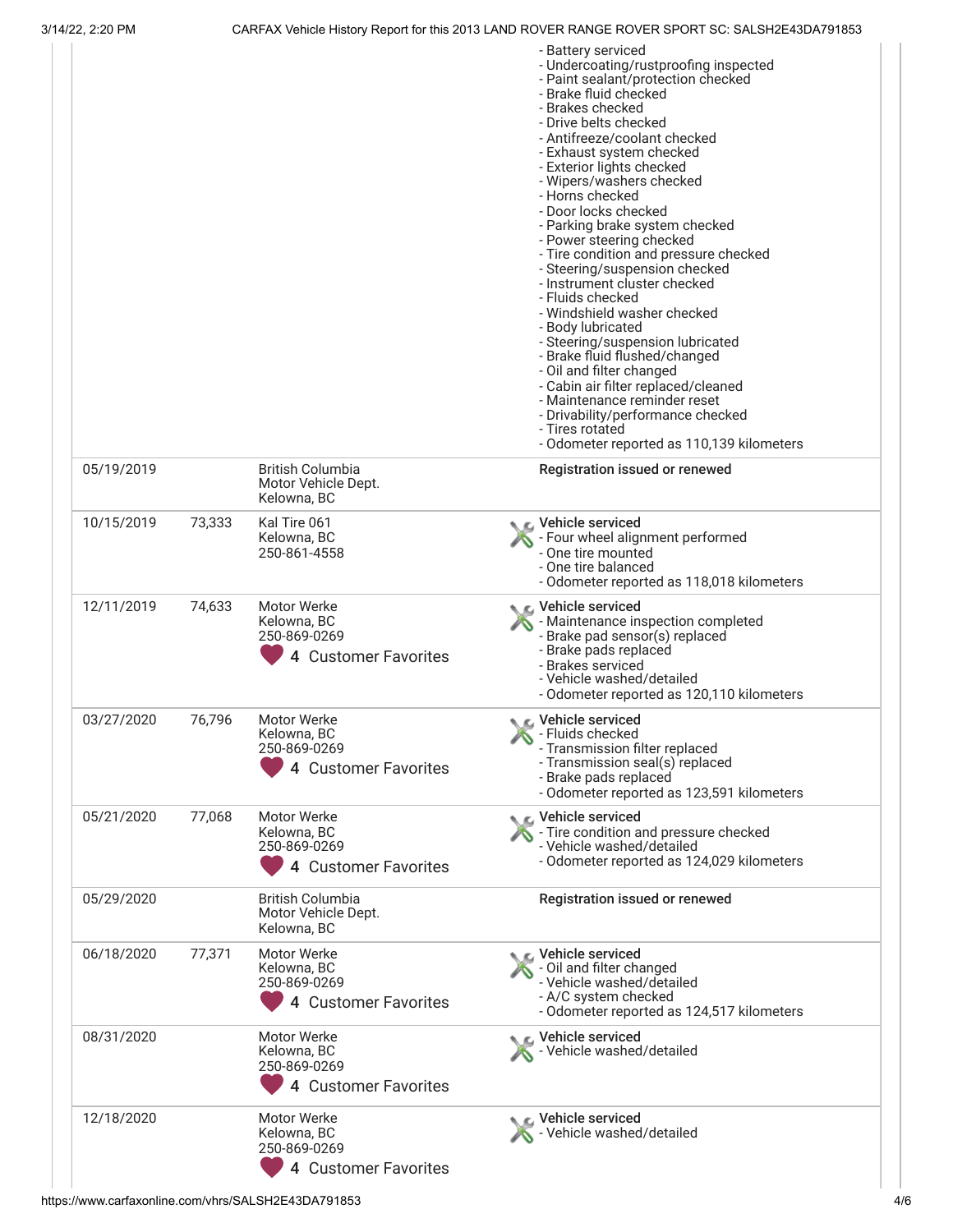## 3/14/22, 2:20 PM CARFAX Vehicle History Report for this 2013 LAND ROVER RANGE ROVER SPORT SC: SALSH2E43DA791853

| 04/22/2021 | 82.672 | <b>Motor Werke</b><br>Kelowna, BC<br>250-869-0269<br>4 Customer Favorites | C Vehicle serviced<br>- Fluids checked<br>- Transmission filter replaced<br>- Oil and filter changed<br>- Transmission fluid flushed<br>- Vehicle washed/detailed<br>- Odometer reported as 133,048 kilometers |  |
|------------|--------|---------------------------------------------------------------------------|----------------------------------------------------------------------------------------------------------------------------------------------------------------------------------------------------------------|--|
| 05/24/2021 |        | <b>British Columbia</b><br>Motor Vehicle Dept.<br>Kelowna, BC             | Registration issued or renewed<br>- Vehicle color noted as Black                                                                                                                                               |  |
| 10/30/2021 |        | <b>British Columbia</b><br>Motor Vehicle Dept.<br>Kelowna, BC             | Registration issued or renewed<br>- New owner reported<br>- Vehicle color noted as Black                                                                                                                       |  |
| 12/09/2021 | 86,100 | Arkansas<br>Motor Vehicle Dept.<br>Little Rock, AR<br>Title #761012591276 | Vehicle purchase reported<br>- Title issued or updated<br>- Dealer took title of this vehicle while it was in<br>inventory<br>- Vehicle color noted as Black                                                   |  |
| 02/21/2022 | 86.135 | <b>Auto Auction</b>                                                       | Listed as a dealer vehicle<br>- Vehicle sold                                                                                                                                                                   |  |
|            |        |                                                                           | Millions of used vehicles are bought and<br>sold at auction every year.                                                                                                                                        |  |
|            |        |                                                                           |                                                                                                                                                                                                                |  |

Have Questions? Consumers, please visit our Help Center at [www.carfax.com](http://www.carfax.com/help). Dealers or Subscribers, please visit our Help Center at [www.carfaxonline.com.](http://www.carfaxonline.com/)



### Commercial

Vehicle was registered for business purposes.

#### First Owner

When the first owner(s) obtains a title from a Department of Motor Vehicles as proof of ownership.

#### New Owner Reported

When a vehicle is sold to a new owner, the Title must be transferred to the new owner(s) at a Department of Motor Vehicles.

#### Ownership History

CARFAX defines an owner as an individual or business that possesses and uses a vehicle. Not all title transactions represent changes in ownership. To provide estimated number of owners, CARFAX proprietary technology analyzes all the events in a vehicle history. Estimated ownership is available for vehicles manufactured after 1991 and titled solely in the US including Puerto Rico. Dealers sometimes opt to take ownership of a vehicle and are required to in the following states: Maine, Massachusetts, New Jersey, Ohio, Oklahoma, Pennsylvania and South Dakota. Please consider this as you review a vehicle's estimated ownership history.

#### Title Issued

A state issues a title to provide a vehicle owner with proof of ownership. Each title has a unique number. Each title or registration record on a CARFAX report does not necessarily indicate a change in ownership. In Canada, a registration and bill of sale are used as proof of ownership.



**Follow Us: f** [facebook.com/CARFAX](https://www.facebook.com/CARFAXinc) **and facebook.com/CARFAX and facebook.com/CARFAX** 





CARFAX DEPENDS ON ITS SOURCES FOR THE ACCURACY AND RELIABILITY OF ITS INFORMATION. THEREFORE, NO RESPONSIBILITY IS ASSUMED BY CARFAX OR ITS AGENTS FOR ERRORS OR OMISSIONS IN THIS REPORT. CARFAX FURTHER EXPRESSLY DISCLAIMS ALL WARRANTIES, EXPRESS OR IMPLIED, INCLUDING ANY IMPLIED WARRANTIES OF MERCHANTABILITY OR FITNESS FOR A PARTICULAR PURPOSE.